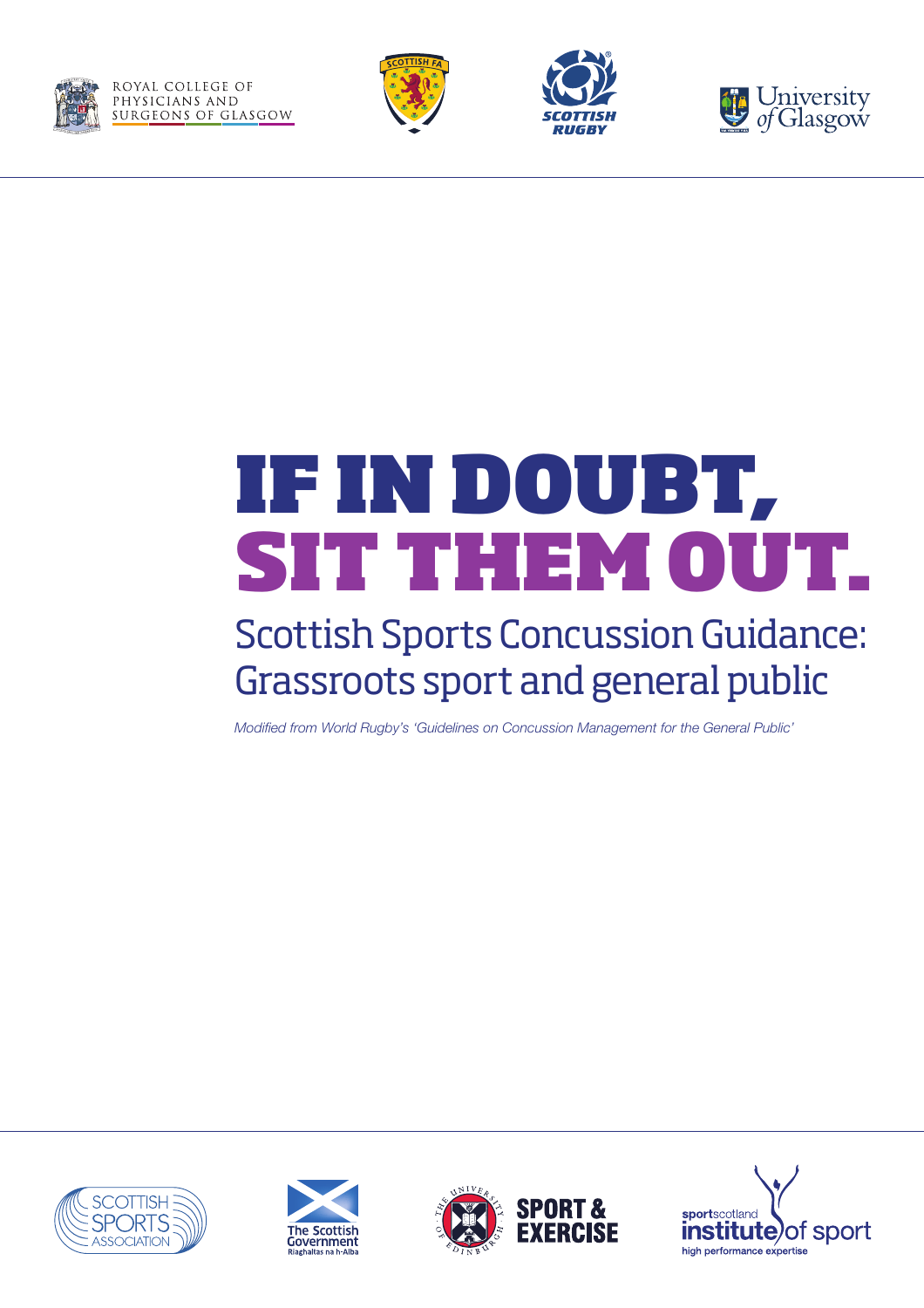# **Introduction**

The following guidance is intended to provide information on how to recognise sports concussion and on how sports concussion should be managed from the time of injury through to safe return to play.

This information is intended for the general public and for grassroots sports participants where specialists in Sports and Exercise Medicine are not available to manage concussed athletes.

#### At all levels in all sports, if an athlete is suspected of having a concussion, they must be immediately removed from play. If in doubt, sit them out.

Any player with a second concussion within 12 months, a history of multiple concussions, players with unusual symptoms or prolonged recovery should be assessed and managed by health care providers (multidisciplinary) with experience in sports-related concussions.

## **CONCUSSION FACTS**

*A concussion is a brain injury.*

*All concussions are serious.*

*Most concussions occur without loss of consciousness.*

*Anyone with any symptoms following a head injury must be removed from playing or training and must not take part in any physical activity until all concussion symptoms have cleared.* 

*Specifically, there must be no return to play on the day of any suspected concussion.*

*Return to education or work takes priority over return to play.*

*If in doubt, sit them out to help prevent further injury or even death.*

*Concussion can be fatal.*

*Most concussions recover with rest.*

The following pages detail:

- What is concussion?
- What causes concussion?
- Who is at risk?
- How to recognise a concussion
- Visible clues of concussion what you see
- Symptoms of concussion what you are told
- Questions to ask
- Immediate management of a suspected concussion
- Ongoing management of a concussion or suspected concussion
- Returning to play after a concussion
- Graduated return to play (GRTP) protocol
- Minimum return to play intervals when following GRTP Protocol
- **GRTP Protocol**
- How are recurrent or multiple concussions managed?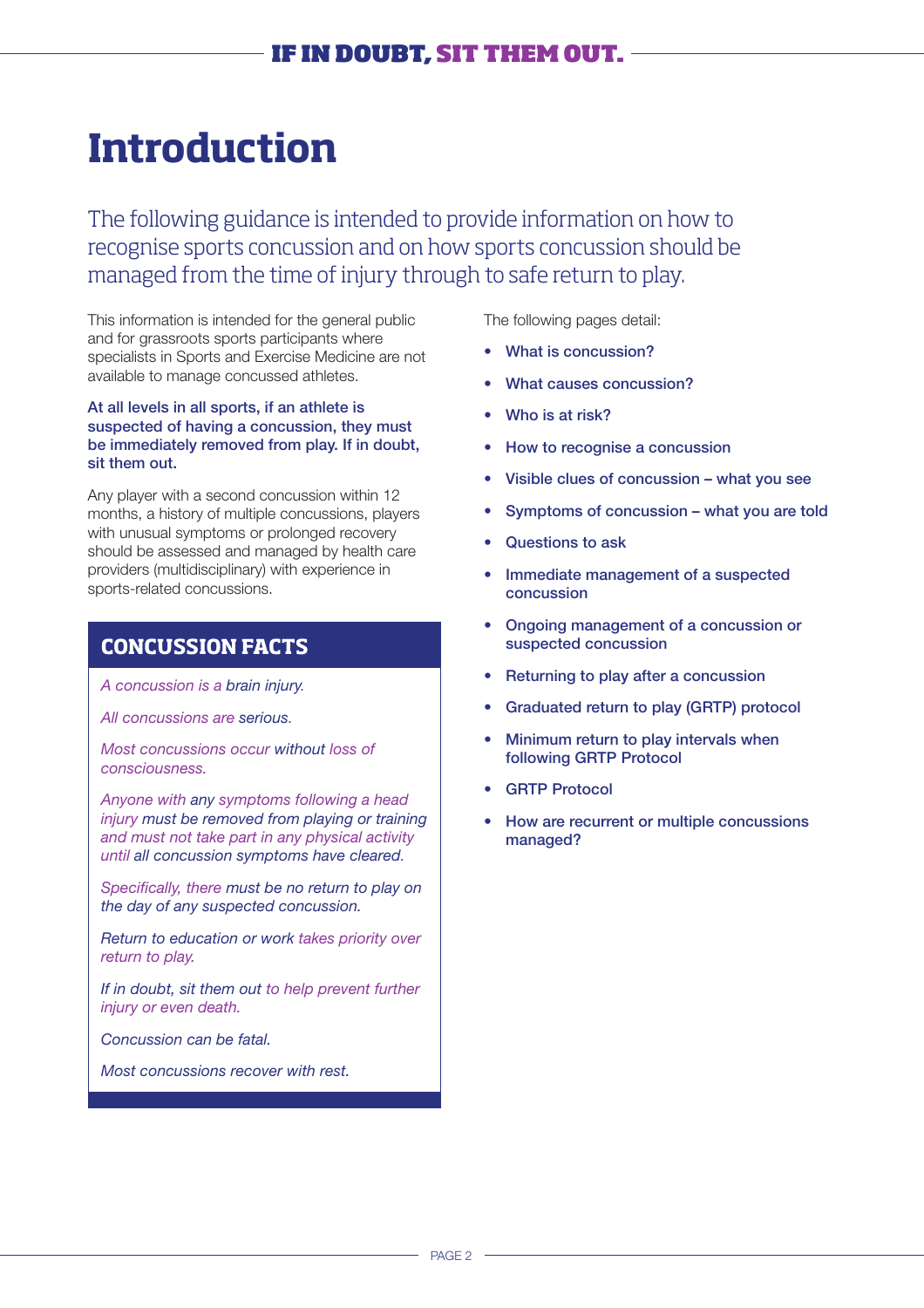# **What is concussion?**

Concussion is a traumatic brain injury resulting in a disturbance of brain function. There are many symptoms of concussion, common ones being headache, dizziness, memory disturbance or balance problems.

Loss of consciousness, being knocked out, occurs in less than 10% of concussions. Loss of consciousness is not required to diagnose concussion.

### **What causes concussion?**

Concussion can be caused by a direct blow to the head, but can also occur when blows to other parts of the body result in rapid movement of the head e.g. whiplash type injuries.

# **Who is at risk?**

Concussions can happen at any age. However, children and adolescents (18 and under):

- are more susceptible to concussion
- take longer to recover
- have more significant memory and mental processing issues
- are more susceptible to rare and dangerous neurological complications, including death caused by a single or second impact

A history of previous concussion increases risk of further concussions, which may take longer to recover.

# **Onset of symptoms**

The first symptoms of concussion can present at any time, but typically appear in the first 24-48 hours following a head injury.

# **How to recognise a concussion.**

If any of the following signs or symptoms are present following an injury the player should be suspected of having a concussion and immediately removed from play or training.

IF IN DOUBT, SIT THEM OUT.

# **Visible clues of concussion – What you see**

*Any one or more of the following visual clues can indicate a concussion:*

- Dazed, blank or vacant look
- Lying motionless on ground / slow to get up
- Unsteady on feet / balance problems or falling over / Incoordination
- Loss of consciousness or responsiveness
- Confused / not aware of plays or events
- Grabbing / clutching of head
- Seizure (fits)
- More emotional / irritable than normal for that person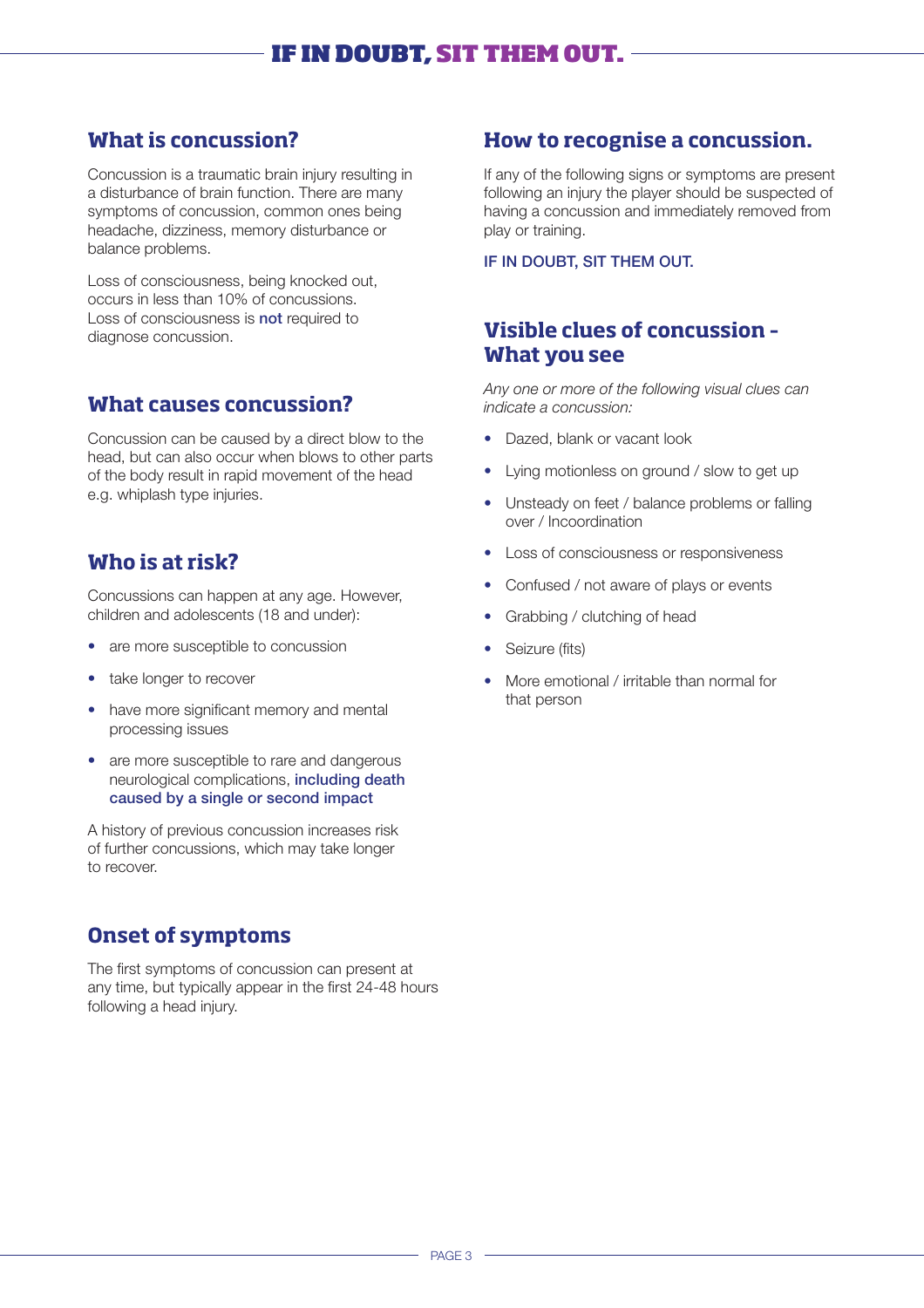# **Symptoms of concussion – What you are told**

*Presence of any one or more of the following signs & symptoms may suggest a concussion:*

- Headache
- Dizziness
- Mental clouding, confusion, or feeling slowed down
- Visual problems
- Nausea or vomiting
- Fatigue
- Drowsiness / Feeling like "in a fog" / difficulty concentrating
- "Pressure in head"
- Sensitivity to light or noise

# **Questions to ask**

*These should be tailored to the particular activity and event, but failure to answer any of the questions correctly may suggest a concussion. Examples with alternatives include:*

#### "What venue are we at today?"

or "Where are we now?"

"Which half is it now?" or "Approximately what time of day is it?"

#### "Who scored last in this game?"

or "How did you get to here today?"

#### "What team did you play last game?"

or "Where were you on this day last week?"

#### "Did your team win the last game?"

or "What were you doing this time last week?"

# **Immediate management of a suspected concussion**

Anyone with a suspected concussion should be IMMEDIATELY REMOVED FROM PLAY.

Once safely removed from play they must not be returned to activity that day.

If a neck injury is suspected the player should only be removed by emergency healthcare professionals with appropriate spinal care training.

Team mates, coaches, match officials, team managers, administrators or parents who **suspect** someone may have concussion **MUST** do their best to ensure that they are removed from play in a safe manner.

If ANY of the following are reported then the player should be transported for urgent medical assessment at the nearest hospital:

- Severe neck pain
- Deteriorating consciousness (more drowsy)
- Increasing confusion or irritability
- Severe or increasing headache
- Repeated vomiting
- Unusual behaviour change
- Seizure (fit)
- Double vision
- Weakness or tingling / burning in arms or legs

In all cases of suspected concussion it is recommended that the player is referred to a medical or healthcare professional for diagnosis and advice, even if the symptoms resolve.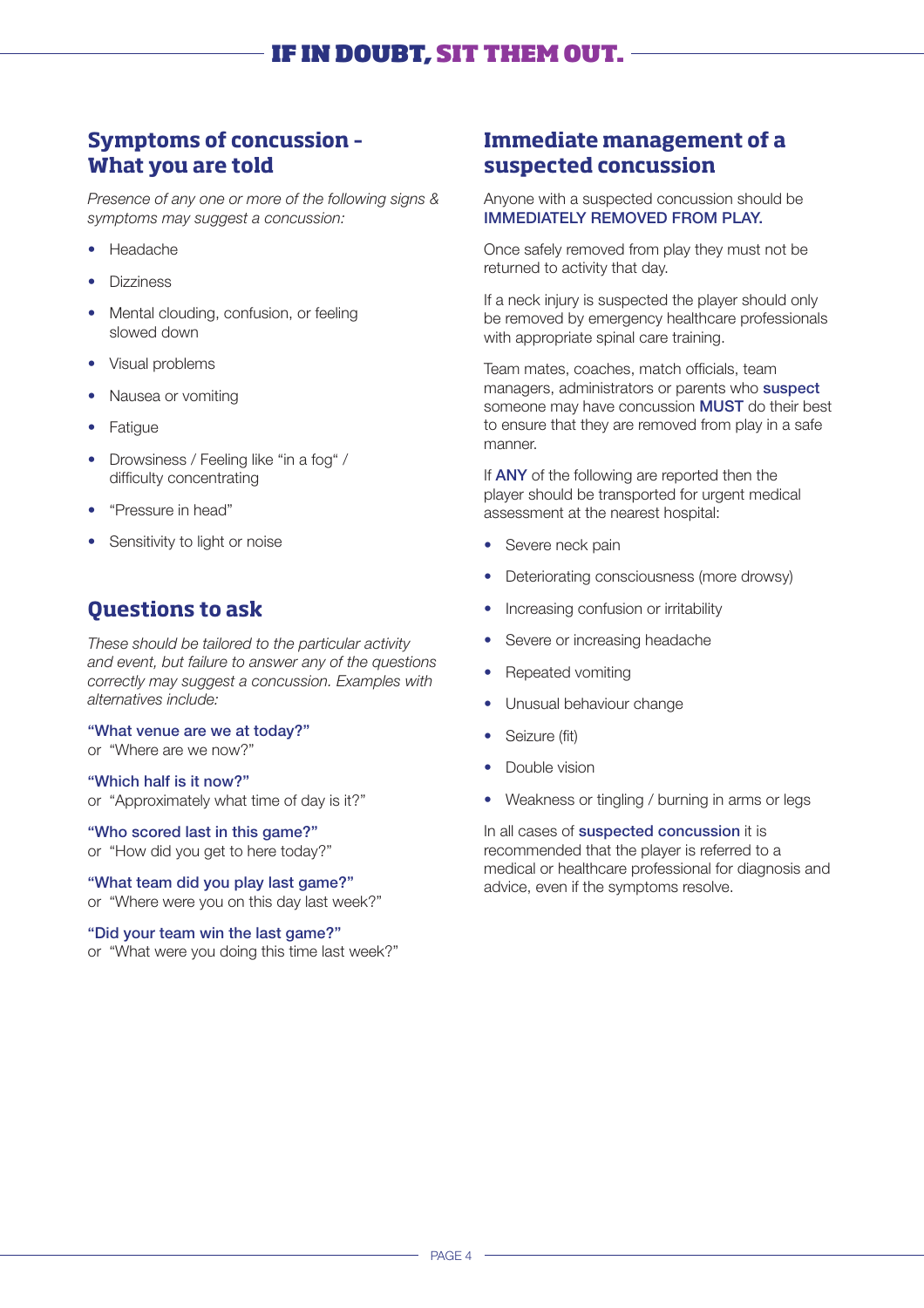# **Ongoing management of a concussion or suspected concussion**

#### REST THE BODY, REST THE BRAIN

Rest is the cornerstone of concussion treatment. This involves resting the body, 'physical rest', and resting the brain, 'cognitive rest' and avoidance of:

- Physical activities such as running, cycling, swimming, some work activities etc.
- Cognitive activities, such as school work, homework, reading, television, video games etc. Students with a diagnosis of concussion may need allowance for impaired cognition during recovery, such as additional time for classwork, homework and exams

For adults, a minimum rest period of 7 days is recommended before restarting exercise.

For anyone aged 18 or under, it is recommended this rest period should be for a minimum of 2 weeks before restarting physical activity.

Anyone with a concussion or suspected concussion should not:

- be left alone in the first 24 hours
- consume alcohol in the first 24 hours, and thereafter should avoid alcohol until free of all concussion symptoms
- drive a motor vehicle and should not return to driving until provided with medical or healthcare professional clearance or, if no medical or healthcare professional advice is available, should not drive until free of all concussion symptoms

# **Returning to play after a concussion**

After the minimum rest period **AND** if symptom free at rest, a graduated return to play (GRTP) program should be followed.

Students must have returned to school or full studies before restarting physical activity.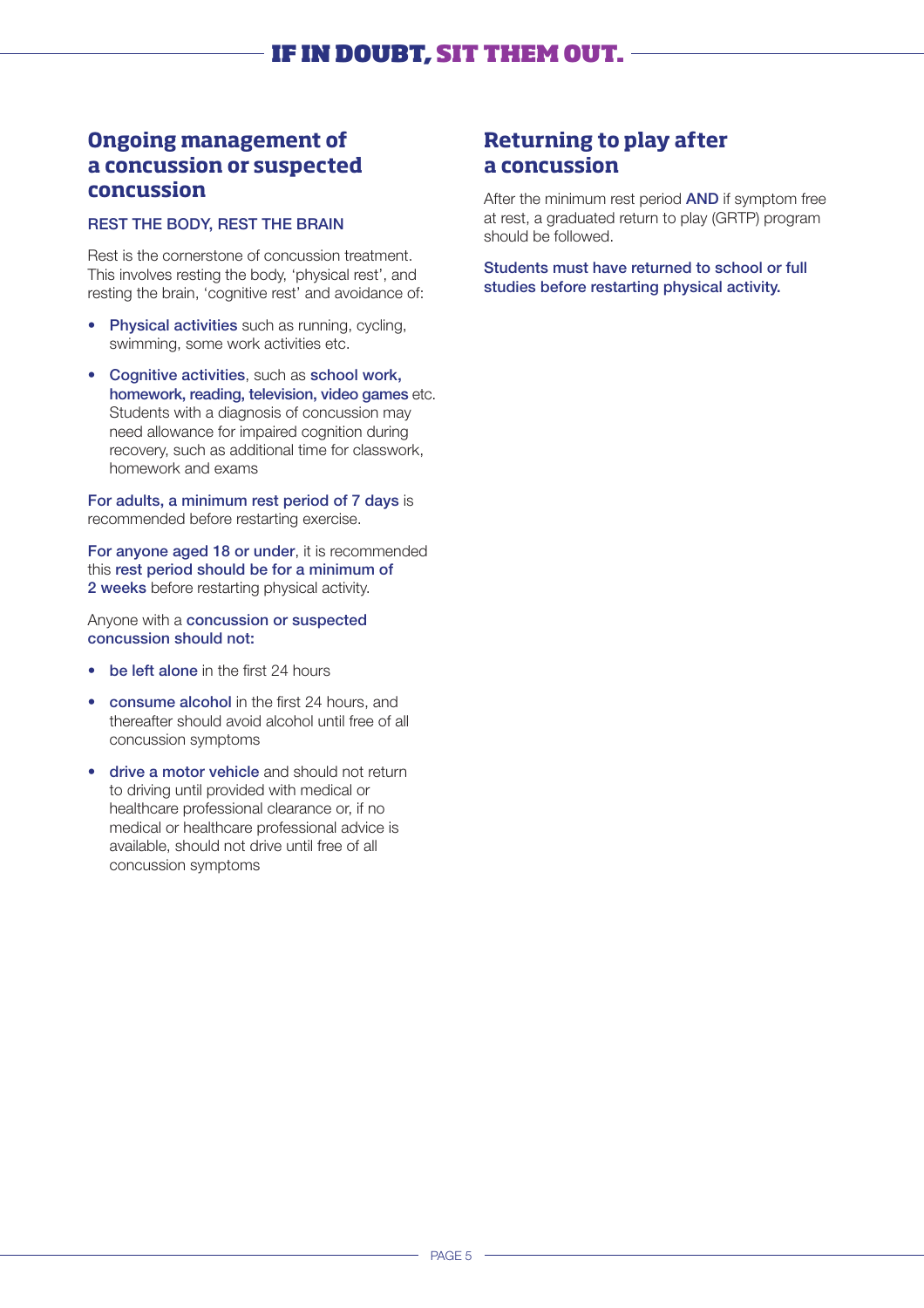# **Graduated return to play (GRTP) protocol**

A graduated return to play (GRTP) protocol is a progressive exercise program that introduces an individual back to sport in a step wise fashion.

#### This should only be started when:

- symptom free at rest,
- returned to normal education or work, where appropriate,
- off treatments that may mask concussion symptoms, e.g. drugs for headaches or sleeping tablets.

#### The GRTP Protocol contains six distinct stages:

- Stage 1 is the recommended rest period
- The next four stages are restricted, training based activity
- Stage 6 is a return to play

Under the GRTP Protocol, the individual can advance to the next stage only if there are no symptoms of concussion at rest and at the level of physical activity achieved in the previous GRTP stage.

If any symptoms occur while going through the GRTP program, the individual must return to the previous stage and attempt to progress again after a minimum 24-hour period of rest without symptoms.

It is recommended that a medical practitioner or approved healthcare professional confirm that an individual can take part in full contact training before entering Stage 5.

| <b>AGE GROUP</b>                                                                                                                                                                                                                                                              | <b>GRTP STAGE 1</b><br><b>MINIMUM</b><br><b>REST PERIOD</b> |                                                                                                                                            | <b>GRTP</b><br>STAGES 2 to 5                                      |                                                                                                            | <b>GRTP STAGE 6</b><br><b>MINIMUM RETURN</b><br><b>TO PLAY INTERVAL</b> |  |  |
|-------------------------------------------------------------------------------------------------------------------------------------------------------------------------------------------------------------------------------------------------------------------------------|-------------------------------------------------------------|--------------------------------------------------------------------------------------------------------------------------------------------|-------------------------------------------------------------------|------------------------------------------------------------------------------------------------------------|-------------------------------------------------------------------------|--|--|
| <b>Children and</b><br><b>Adolescents</b><br>(aged 18 and under)                                                                                                                                                                                                              | 14 days                                                     | <b>CAUTION!</b><br>started<br>modifies<br>Return<br><b>Tree</b><br>and<br>and<br>$\overline{5}$<br>$\approx$<br>pla                        | 4 Stage GRTP<br>Progression every<br>48 hours,<br>if symptom free | <b>CAUTION!</b><br><u>only</u> if the<br><b>MEDICAL</b><br>$\bar{a}$<br>o<br>med                           | 14 day rest<br>8 day GRTP<br>Day 23 post injury                         |  |  |
| <b>Adults</b>                                                                                                                                                                                                                                                                 | 7 days                                                      | <b>Sunptoms</b><br>medication that<br>the<br>protocol<br>playe<br>of concussion<br><b>should</b><br>$\overline{a}$<br>symptom<br><b>De</b> | 4 Stage GRTP<br>Progression every<br>24 hours,<br>if symptom free | Contact sport should be authorized<br><b>CLEARANCE RECOMMENDED</b><br>player is<br>icatior<br>symptom free | 7 day rest<br>4 day GRTP<br>Day 12 post injury                          |  |  |
| <b>NOLD</b><br>Any player with a second concussion within 12 months, a history of multiple concussions,<br>players with unusual presentations or prolonged recovery should be assessed and managed<br>by health care providers with experience in sports-related concussions. |                                                             |                                                                                                                                            |                                                                   |                                                                                                            |                                                                         |  |  |

#### MINIMUM RETURN TO PLAY INTERVALS WHEN FOLLOWING GRTP PROTOCOL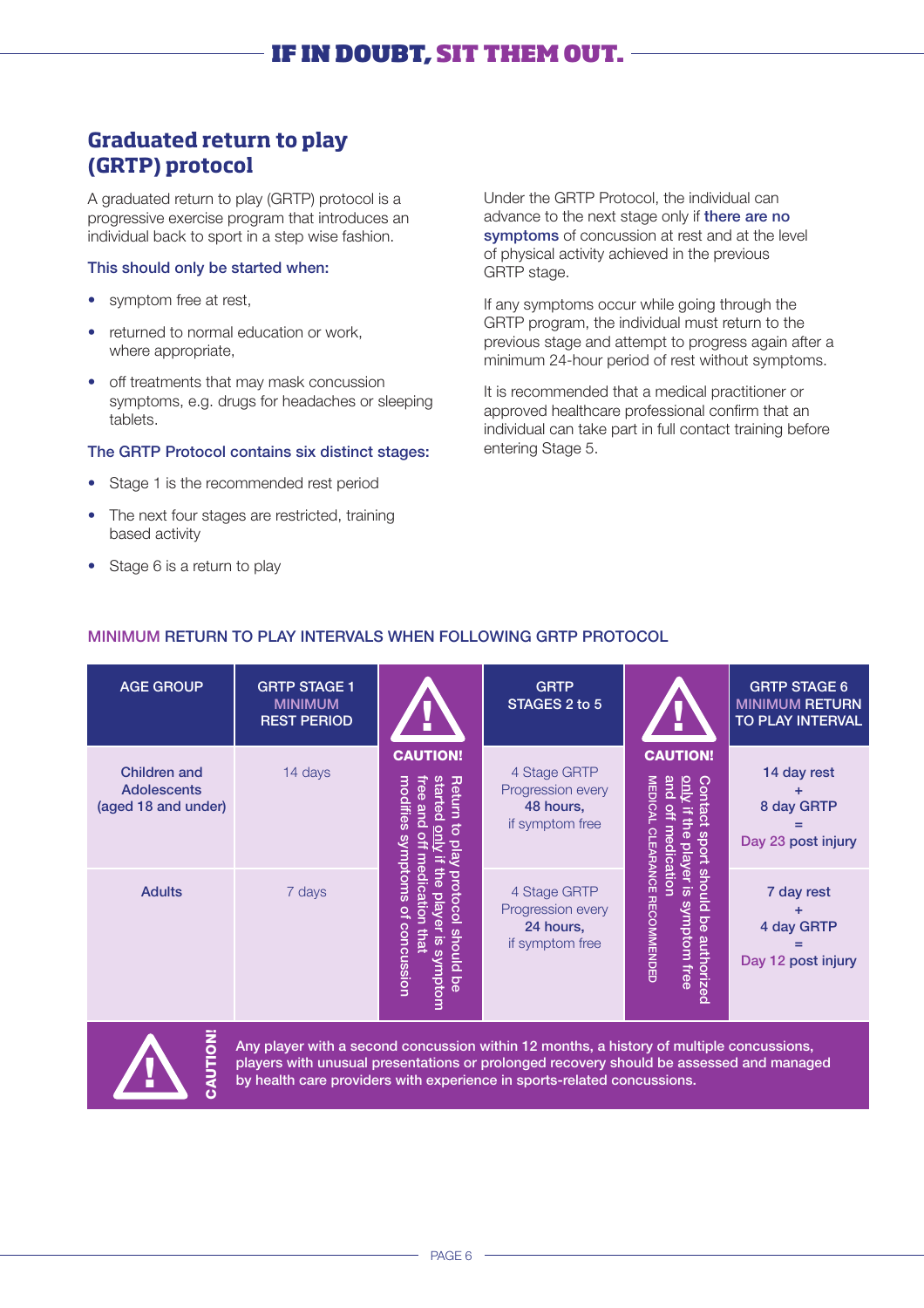#### GRTP PROTOCOL: EACH STAGE IS A MINIMUM OF 24 HOURS IN ADULTS, 48 HOURS IN THOSE AGED 18 AND UNDER

| <b>Stage</b>   | Rehabilitation<br><b>Stage</b>  | <b>Exercise Allowed</b>                                                                                                                                                               | $%$ Max<br><b>Heart rate</b> | <b>Duration</b> | Objective                                                               |
|----------------|---------------------------------|---------------------------------------------------------------------------------------------------------------------------------------------------------------------------------------|------------------------------|-----------------|-------------------------------------------------------------------------|
| 1              | Minimum rest<br>period          | Complete body and brain rest                                                                                                                                                          |                              |                 | Recovery                                                                |
| $\overline{2}$ | Light exercise                  | Walking, light jogging, swimming,<br>stationary cycling or equivalent<br>No resistance training, weight lifting,<br>jumping or hard running                                           | $<70\%$                      | $<$ 15 $min$    | Increase heart rate                                                     |
| 3              | Sport-specific<br>exercise      | Simple movement activities<br>e.g. running drills<br>Limit body and head movement<br>NO head impact activities                                                                        | $<80\%$                      | $<$ 45 $min$    | Add movement                                                            |
| Δ              | Non-contact<br>training         | Progression to more complex training<br>activities with increased intensity,<br>coordination and attention e.g. passing<br>May start resistance training<br>NO head impact activities | $<90\%$                      | $<$ 60 $min$    | Exercise, coordination<br>and skills/tactics                            |
| 5              | <b>Full Contact</b><br>Practice | Normal training activities e.g. tackling                                                                                                                                              |                              |                 | Restore confidence<br>and assess functional<br>skills by coaching staff |
| 6              | Return to Play                  | Player rehabilitated                                                                                                                                                                  |                              |                 | Return to play                                                          |

# **How are recurrent or multiple concussions managed?**

Athletes with a history of two or more concussions within the past year are at greater risk of further brain injury and slower recovery and should seek medical attention from practitioners experienced in concussion management before returning to play.

Any player with a second concussion within 12 months, a history of multiple concussions, players with unusual presentations or prolonged recovery should be assessed and managed by health care providers (multidisciplinary) with experience in sports-related concussions.